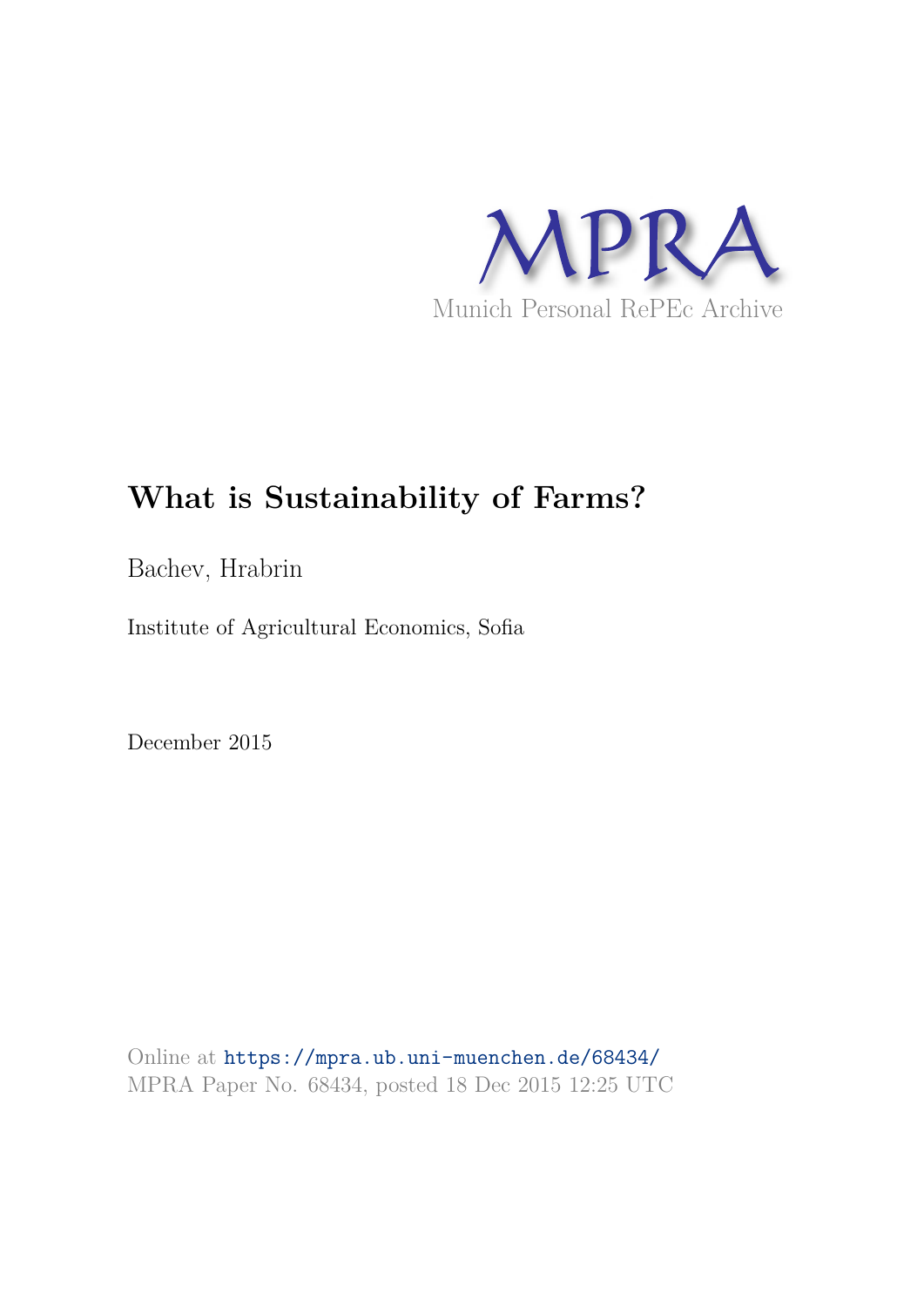# **What is Sustainability of Farms?<sup>1</sup>**

## **Hrabrin Bachev<sup>2</sup>**

*Abstract:* This paper attempts to give answer to some important questions, on which there is no agreement among researchers, namely: "what is farm sustainability?", "what is the relation between farm and agrarian sustainability?", "which are critical factors of farms sustainability?", and "how to assess farms sustainability level". First, evolution of the "concept" of farm sustainability as alternative ideology, new strategy, system characteristics etc. is analyzed and discussed. On that base is suggested adequate definition of farm sustainability as ability of a particular farm to maintain its governance, economic, social and ecological functions in a long term. The final goal is better define farm sustainability and develop an efficient framework for assessing sustainability level of different type of farms.

*Key words:* farm sustainability, governance, economic, social, ecological aspects, framework for assessment

#### **Introduction**

Around the globe the issue of assessment of sustainability of agricultural farms is among the most debated by the scientific researchers, farmers, investors, policy-makers, interest groups, and public at large [\(Andreoli](http://www.sciencedirect.com/science/article/pii/S0167880999000912) M. and [V Tellarini;](http://www.sciencedirect.com/science/article/pii/S0167880999000912) Bachev; Bachev and Petters; [Bastianoni](http://www.sciencedirect.com/science/article/pii/S0959652600000792) et al.; [Cauwenbergh](http://www.sciencedirect.com/science/article/pii/S0167880906003331) et al.; FAO**;** Fuentes; Häni et al. ; OECD; [Rigby](http://www.sciencedirect.com/science/article/pii/S0921800901002452) et al.; Sauvenier et al.; UN). For instance, at the current stage of development of Bulgarian agriculture the question "what is the level of sustainability of different type of farms during to present programing period of EU CAP implementation?" is very topical.

Despite the enormous progress in the theory and practice in that new area, still there is no consensus on "what is (how to define) sustainability of farm", "what is relation between farm and agrarian sustainability", "which are critical factors for farm sustainability", and "how to evaluate the sustainability level of agricultural farms" in a dynamic world, where hardly there is anything actually "sustainable"<sup>3</sup>.

In professional publications, official documents and agricultural practices there is clear understanding that farms sustainability and viability is a condition and an indicator for agrarian sustainability and achievement of goals of sustainable development. Also it is widely accepted that in addition to pure production and economic dimensions, the farm sustainability has broader social and ecological aspects, which are equally important and have to be taken into account when measure the overall sustainability level. There are suggested and used numerous indicators for assessing agrarian sustainability at farm level and diverse approached for their integration and interpretation.

<sup>&</sup>lt;sup>1</sup> This study has been supported by the National Science Fund under a bilateral cooperation project beween Bulgaria and China (2014-2016).

<sup>&</sup>lt;sup>2</sup> Professor, Institute of Agricultural Economics, Sofia, Bulgaria, e-mail: hbachev@yahoo.com

<sup>&</sup>lt;sup>3</sup> That is a part of a larger problem for defyning agrarian sustainability as a whole, which led to a suggestion "to spend less time attempting to define sustainable agriculture and more time in achiving it" (Ikerd). However, is it possible at all to work for sustainale agriculture if it is not defined? Disgreement among experts is mostly in terms of ""means" for achiving agrarian sustainabiluit, rather than "goals" toward there are directed.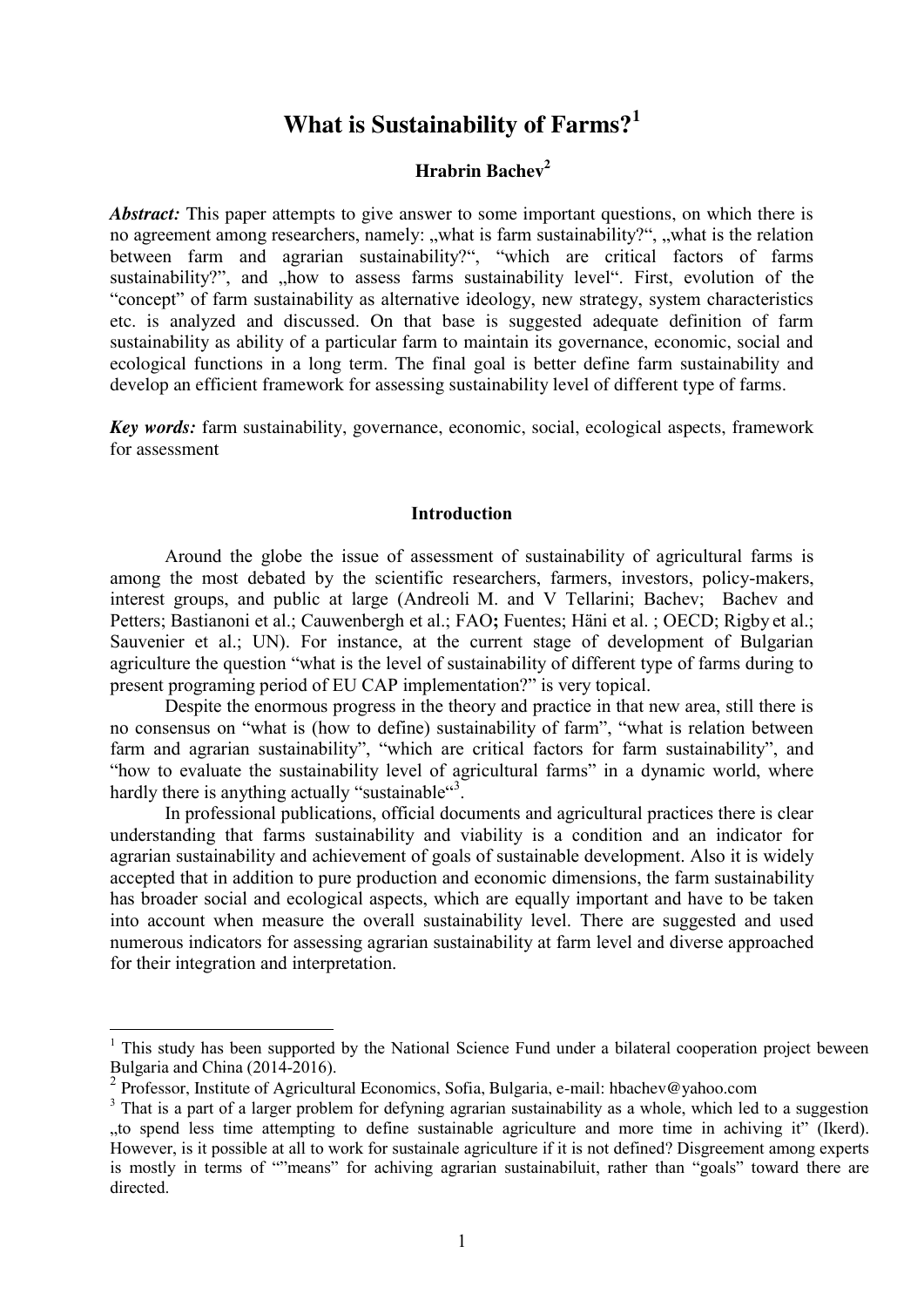However, most of the assessments of agricultural sustainability are at industry/national or international level (FAO, OECD), while the important "farm level" is usually missing<sup>4</sup>. Besides, often the estimates of farms sustainability and the agrarian sustainability as a whole unjustifiably are equalized. The later has larger dimensions and in addition to the sustainability of individual farms includes: the importance of individual (type of) farms in the overall resources management and the socio-economic life of households, region and industry; and collective actions of diverse agrarian agents; and overall (agrarian) utilization of recourses and impacts on natural environment; and amelioration of living and working conditions of farmers and farm households; and overall state and development of agriculture and rural households; and (participation in) overall social governance; and food security and conservation of agrarian capability, etc.

For example, the experience shows, that there are many "highly" sustainable farms, which little contribute to agrarian sustainability – numerous "semi-market" holdings and subsistence farms, large enterprise based on leased-in lands, public farms etc. in Bulgaria with "low" standards for environmental protection (Bachev, 2010). On the other hand, the sustainable agrarian development is commonly associated with farms restructuring and adaptation to constantly evolving market, institutional, and natural environment. That process (pre)determines the low sustainability (non-sustainability) and the diminishing importance of farms of certain type (public, cooperative, small-scale) and modernization of another part of them (diversification of activity, transformation of family farms into partnerships, firms, vertically-integrated forms, etc.).

Furthermore, in most cases a holistic approach is not applied, and the "pure" economic (income, profitability, financial independence), "pure" production (land and labor productivity, eco-conservation technologies), "pure" ecological (eco-pressure, harmful emissions, eco-impact), and "pure" social" aspects of farm development are studies (assessed) independently from one another. In most of available frameworks there is no hierarchical structure or systemic organization of aspects and components of farm sustainability, which (pre)determines the random selection of indicators for assessment.

Also the critical "governance" functions of farm, the costs associated with the governance (known as transaction costs), and the relations between different aspects of farm sustainability are mostly ignored. For instance, often the level of managerial (governance) efficiency and the adaptability of farm predetermine the overall level of its sustainability independent from the productivity, social responsibility or ecological concern of activity (Bachev, 2004; Bachev and Peeters).

The farm "produces" multiple products, "private" and "public" goods like food, rural amenities (for hunting, tourism, landscape enjoyment), environmental and cultural services, habitat for wild animals and plants, biodiversity, including less desirable such as waste, harmful impacts etc. All these functions of the farm have to be taken into account when assessing its sustainability.

Besides that the farm is a major production, it is an important governance structure for organization (coordination) of activities and transactions in agriculture, with a diversity of interests (preferences, goals) of participating agents. That requires when assessing sustainability and efficiency of different type of farms (subsistent, member oriented, profit making, part-time employment, conservation of natural environment, etc.) to take also into account their comparative potential in relation to alternative market, private, public, etc. (including informal) modes of governance of agrarian activity (Bachev, 2004; Bachev and Peeters).

<sup>&</sup>lt;sup>4</sup> Concequently, the important links between farm managment and impacts on agro-ecosystmes and theie sustainability are not studied (Sauvenier et al.).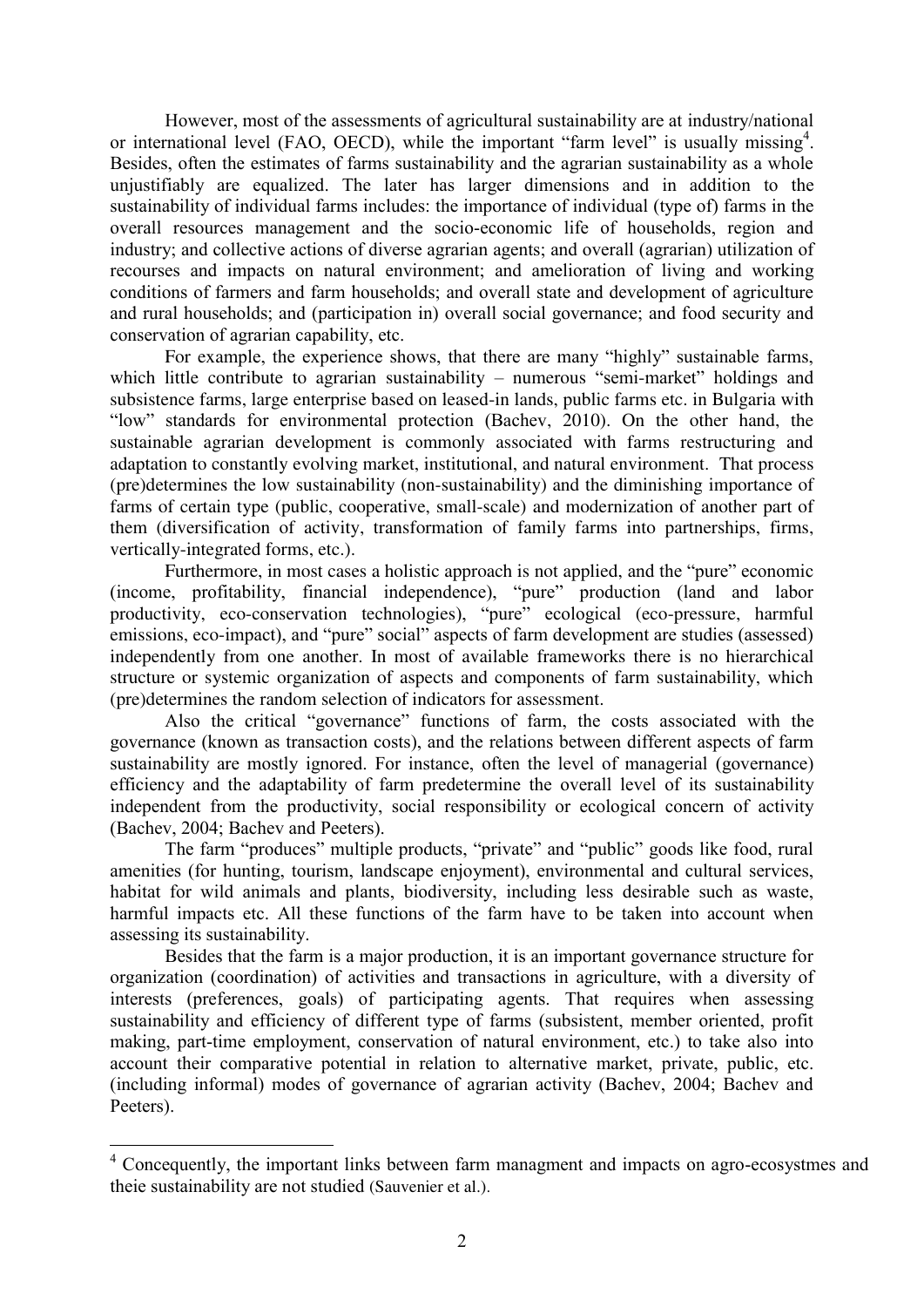In each particular stage of the evolution of individual countries, communities, ecosystems, sub-sectors of agriculture and type of farms, there is a specific knowledge for agrarian sustainability (e.g. for links between human activity and climate change), individual and social value system (preferences for "desirable state" and "economic" value of natural resources, biodiversity, human health, preservation of traditions, etc.), institutional structure (rights on clean nature and biodiversity, of vulnerable groups in society, producers in developing countries, future generations, animal welfare, etc.), and goals of socio-economic development.

Thus, understanding, content, and assessment of agrarian and farm sustainability are always specific for a particular historical moment (period of time) and for a particular socioeconomic, institutional and natural environment, in which a farm is functioning. For example, many otherwise "sustainable" farms in East Europe were not able to comply with high standards and restrictions for European Union for quality, ecology, animal welfare etc. and ceased to exist or entered into "unsustainable" grey sector of economy after accession of the countries to the Union.

A majority of suggested framework for assessment apply "universal" approach for "faceless" farms, without taking into consideration the specificity of individual holdings (type, resource endowment, specialization, stage of development) and the environment, in which they function (competition, institutional support and restrictions, environmental challenges and risks, etc.). What is more, usually these systems cannot be practically used by farms and managerial bodies, since they are "difficult to understand, calculate, and monitor in everyday activity" (Hayati et al.).

This paper tries to better define the sustainability of farms. Evolution of the "concept" of farm sustainability and the main approaches for its assessment is analyzed. On that base a more precise definition of farm sustainability is suggested which incorporates the ability of a farm to maintains its major managerial, economic, social and ecological functions. The final goal is to develop an efficient framework for assessing sustainability level of different type of farms.

#### **Sustainability as alternative ideology and new strategy**

*Sustainability movements* of farmers and consumers initially emerged in developed countries as a response to concern of particular individuals and groups about negative impacts of agriculture on non-renewable resources and soil degradation, health and environmental effects of chemicals, inequity, declining food quality, decreasing number of farms, decline in self-sufficiency, unfair income distribution, destruction of rural communities, loss of traditional values, etc. (Edwards *et al.*). In that relation the term "sustainable agriculture"<sup>5</sup> is often used as an umbrella term of *"new" approaches* in comparison to the "conventional" (capital-intensive, large-scale, monoculture, etc.) farming, and includes organic, biological, alternative, ecological, low-input, natural, biodynamical, regenerative, bio-intensive, biocontrolled, ecological, conservative, precision, community supportive etc. agriculture.

After that in the concept of sustainability more topical *"social" issues* have been incorporated such as modes of consumption and quality of life; decentralization; community and rural development; gender, intra ("North- South") and inter-generation equity; preservation of agrarian culture and heritage; improvement of nature; ethical issues like animal welfare, use of GM crop etc. (VanLoon et al.).

 $<sup>5</sup>$  The term firtly intronduced by the australian scientists Gordon McClymont (Wikipedia).</sup>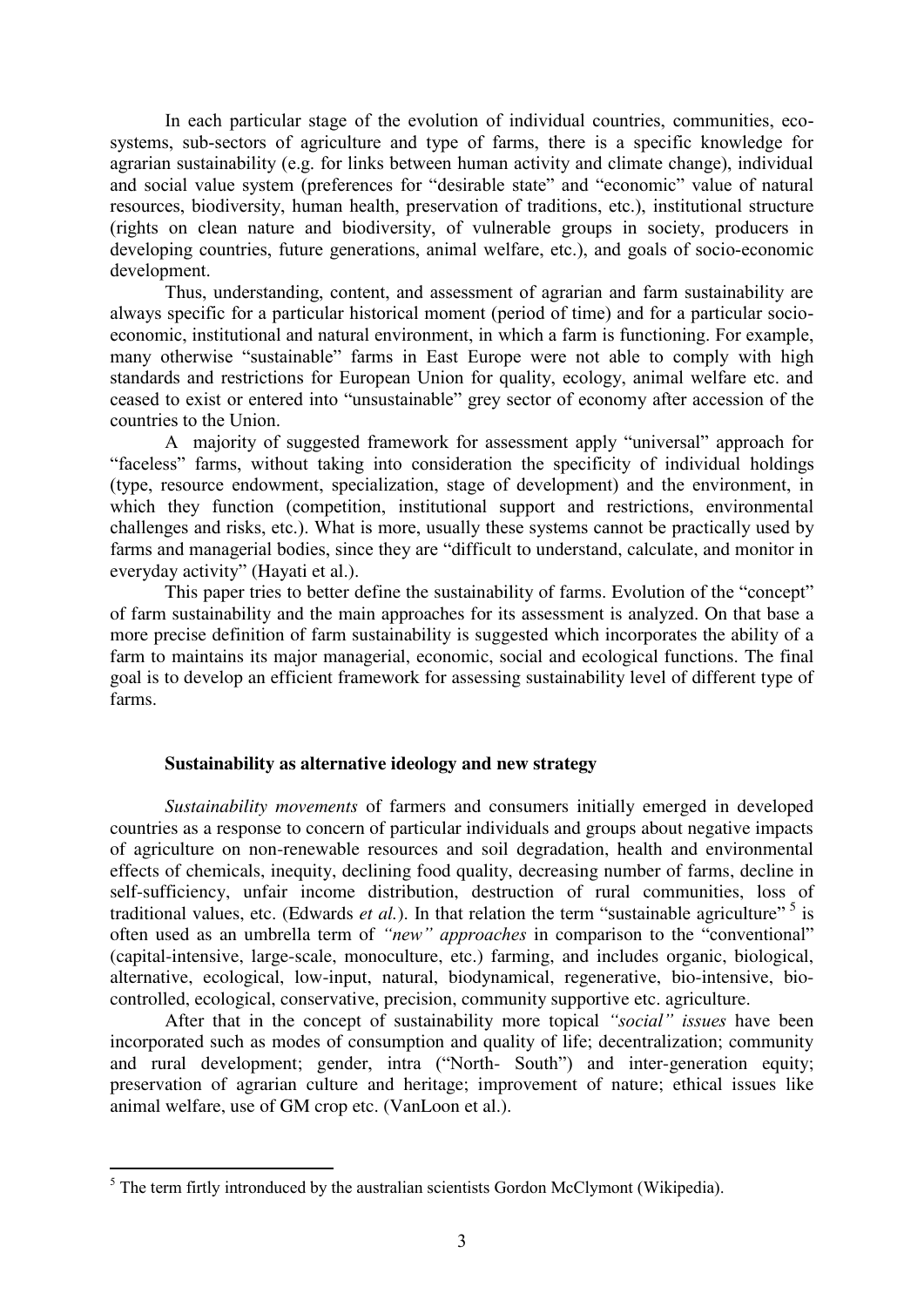The Rio Earth Summit addressed the *global problem of sustainable development* and adopted the Declaration of its "universal principles" (UN, 1992). They comprise: rights on healthy and productive life in harmony with nature for every individual; protecting the rights of future generation; integration of environmental, social and economic dimensions at all levels; international cooperation and partnerships; new international trade relations; application of precaution approach in respect to environment; polluter liability; environmental impact assessment; recognition of women, youth, and indigenous role and interests; peace protection, etc. In a numerous forums since that these principles have been specified, amplified and enriched. The last UN Conference on Climate Change in Paris concluded with a legally binding agreement on climate between all countries of the planet (UN, 2015).

The emergence of that *"new ideology"* has been also associated with considerable shift of the "traditional understanding" of development as theory and policy. In addition to the economic growth, the later now includes a broad range of social, ethical, environment conservation etc. objectives. The modernization of policies of EU, and different international organizations (World Bank, FAO, etc.), and the Programs for Agrarian and Rural Development are confirmation of that. What is more, in the official documents the general understanding of sustainability is specified and "translated" into language of practice in the form of laws, regulations, instruction, approaches for assessment, system of "good practices" for farmers, etc.

Apart from that general (declarative) description of sustainability, there have also appeared more "operational" definitions for sustainability. For instance, sustainability of farm is often defined as *"set of strategies"* (Mirovitskaya and Ascher). The managerial approaches that are commonly associated with it: self-sufficiency through use of on-farm or locally available "internal" resources and know how; reduced use or elimination of soluble or synthetic fertilizers; reduced use or elimination of chemical pesticides and substituting integrated pest-management practices; increased or improved use of crop rotation for diversification, soil fertility and pest control; increase or improved use of manures and other organic materials as soil amendments; increased diversity of crop and animal species, reliance of broader set of local crops and local technologies; maintenance of crop or residue cover on the soil; reduces stocking rates for animals; employment of holistic, life-cycle etc. management of farm and resources; full pricing of agricultural inputs and charges for environmental damages, etc. Accordingly, the level of sustainability of a particular farm is measured through changes in resources use (e.g. application of chemical fertilizers and pesticides) and introduction of alternative (sustainable) production methods, and their comparison with "typical" (mass distributed) farms.

However, interpreting sustainability as "an approach of farming" is not always useful for adequate assessment of sustainability and for "guiding changes in agriculture". Firstly, strategies and "sustainable practices", which emerge in response to problems in developed countries, are not always appropriate for specific conditions of other countries. For instance, a major problem in Bulgarian farms has been insufficient and/or unbalanced compensation with chemical fertilizers of taken with yields N, K, and P; low rate of farmland utilization and irrigation; widespread application of extensive and primitive technologies (insufficient utilization of chemicals, application of too much manual labor and animal force, gravity irrigation); domination of miniature and extensive livestock holdings, etc. (Bachev, 2010). Apparently, all these problems are quite different from the negative impacts on natural environment as a result of over-intensification of farms in the old states of the European Union and other developed countries.

Moreover, the priorities and hierarchy of goals in a particular country also change in time, which makes that approach unsuitable for comparing sustainability of farms in different subsectors, countries and in dynamic (in time). For instance, until 90s the food security and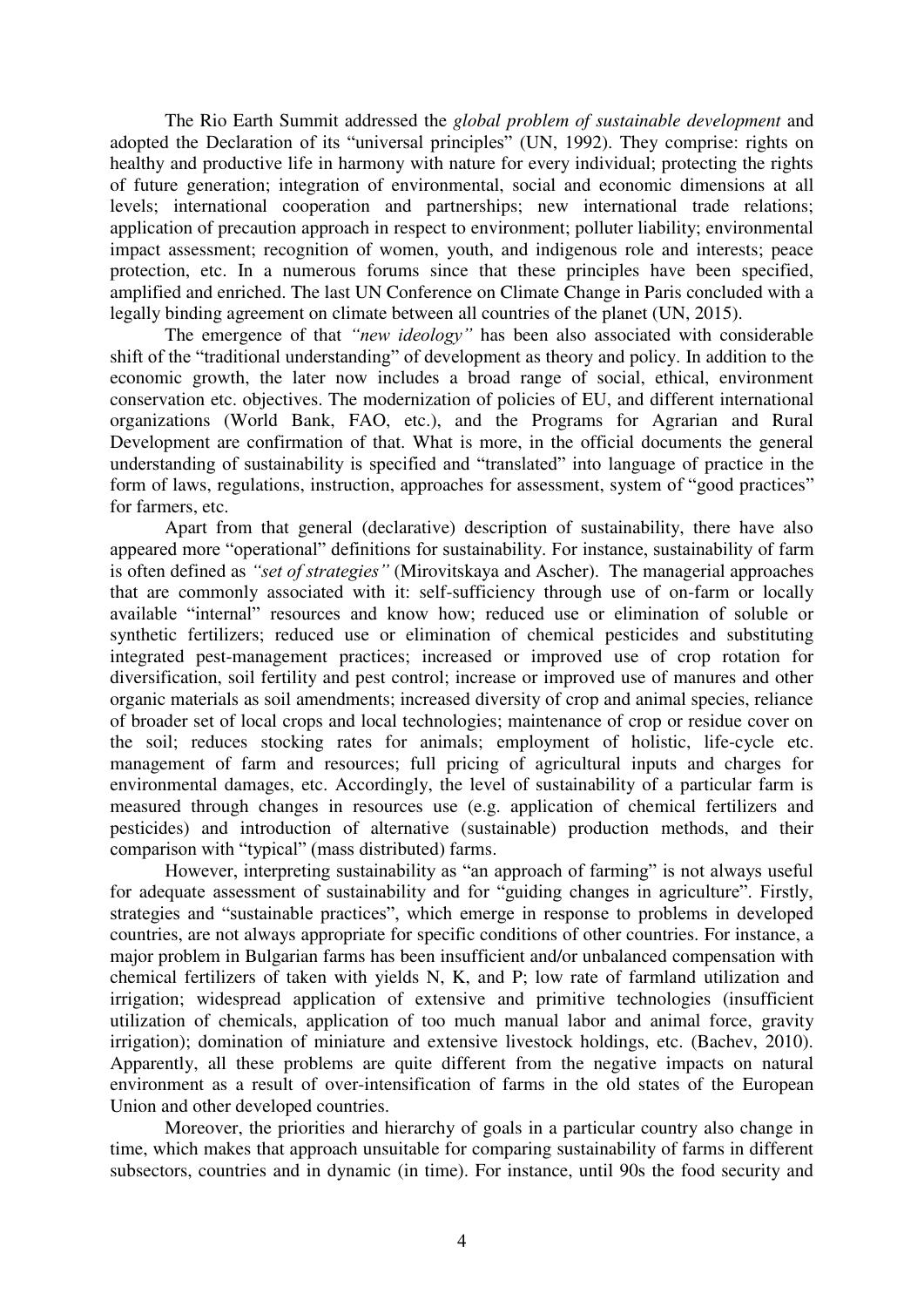maximization of output was a main priority, which was replaced after that by the food quality, diversity and safety; conservation and improvement of natural environment and biodiversity; protection of farmers' income; market orientation and diversification; care for animal welfare; preservation of rural communities, etc.

Secondly, such understanding may lead to rejection of some approaches associated with modern farming but nevertheless enhancing sustainability. For example, it is well-known that biodiversity and soil fertility are preserved and improved through efficient tillage rather than "zero tillage" and bad stewardship to farmland. Application of such approaches in the past led to enormous challenges and even to loosing of the "agrarian" character of many agroecosystems In Bulgaria and other countries alike. At the same time, there are many examples for "sustainable intensification" of agriculture in many countries around the world.

Third, such understanding makes it impossible to evaluate the contribution of a particular strategy to sustainability since that specific approach is already used as a "criterion" for defining sustainability.

Forth, because of the limited knowledge and information during implementation of a strategy it is likely to make errors ignoring some that enhance sustainability or promoting others that threaten (long-term) sustainability. For examples, the problems associated with the passion on "zero and minimum" tillage in Bulgaria are well-known. Similarly, many experts do not expect a "huge effect" on environmental sustainability from the "greening" of EU CAP during the new programing period (Hendricks).

Fifth, a major shortcoming of that approach is that it totally ignores the economic dimensions (absolute and comparative efficiency of resources utilization), which are critical for determining the level of farm sustainability. It is obvious that the most ecologically clean farm in the world would not be sustainable "for a long time" if it does not sustain itself economically.

Last but not least important, such an approach does not take into account the impact of other critical (external for the farm) factors, which eventually determine the farm sustainability – institutional environment (existing public standards and restrictions), evolution of markets (level of demand for organic products of farms), macroeconomic conditions (opening up of high paid jobs in other industries) etc. It is well known that the level of sustainability of a particular farm is quite unlike depending on the specific socioeconomic and natural environment in which is functions and evolves. For instance, introduction of support instruments of EU CAP in Bulgaria (direct payments, export subsidies, Measures of NPARD) increased further sustainability level of large farms and cereal producers, and diminished it considerably for small-scale holdings, livestock farms, vegetable and fruits producers (Bachev et al.).

Furthermore, some negative processes associated with agrarian sustainability in regional and global scale, could impact "positively" the sustainability of some farms in a particular region or a country. Example, focusing on harmful emissions of a particular farm does not make a lot of sense in the conditions of a high overall (industrial) pollution in the region (contrary, it will be a greater social tolerance toward farms polluting environment); global worming increases productivity of certain farms in Bulgaria and other Northern countries since it improves cultivation conditions, reduces the risk of frost, allows product diversification, etc. (Bachev, 2013).

#### **Sustainability as a system characteristic**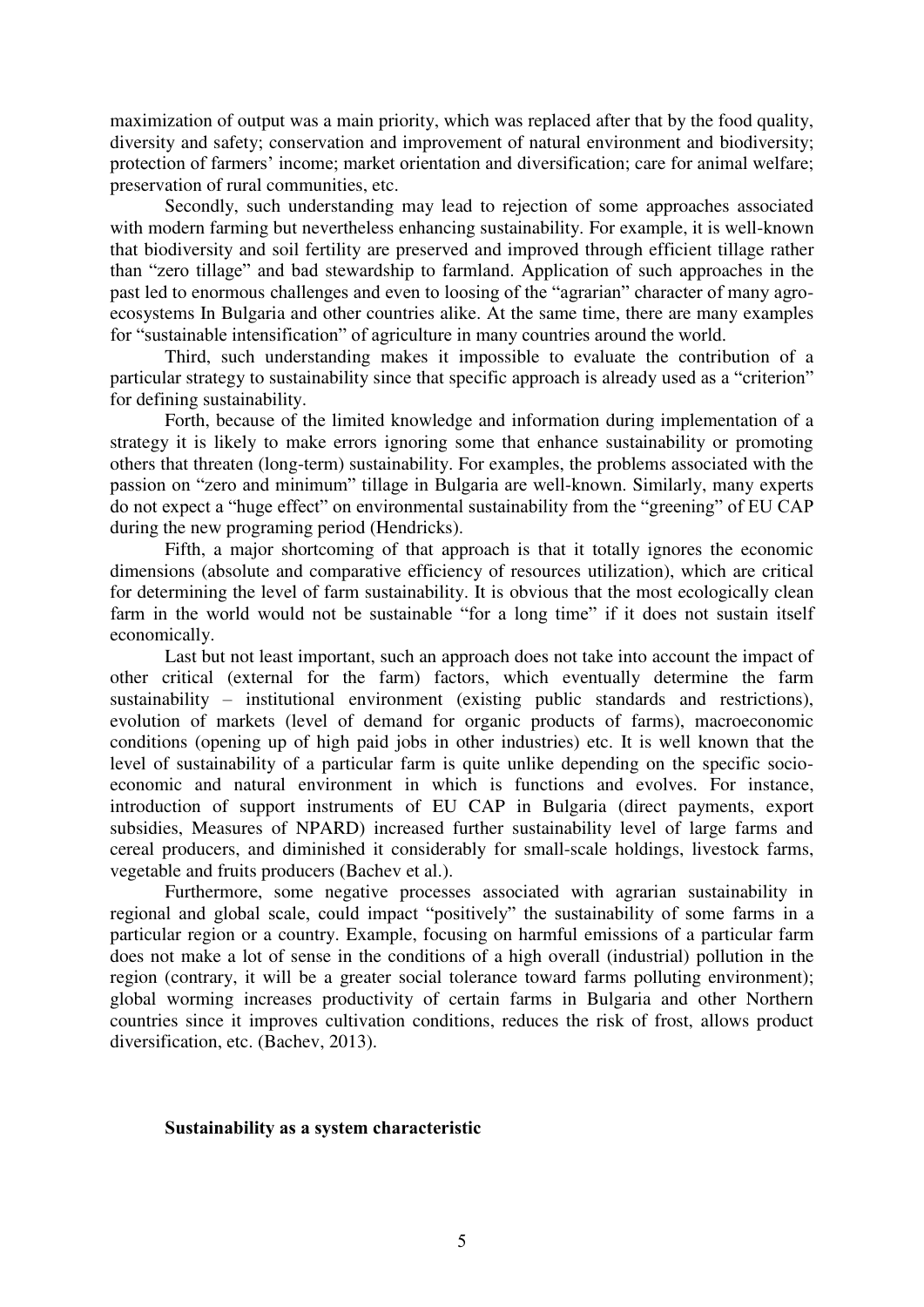Another approach characterizes sustainability of agricultural system as *"ability to satisfy a diverse set of goals through time"* (Brklacich et al.; Hansen; Raman). The goals generally include provision of adequate food (food security), economic viability, maintenance or enhancement of natural environment, some level of social welfare, etc. Numerous frameworks for assessment are suggested which include ecological, economic and social aspects of farm sustainability (Fuentes; Lopez-Ridaura, Masera, and Astier; Sauvenier et al.). According to the objectives of analysis and the possibilities for evaluation divers and numerous indicators are used for employed resources, activities, impacts, etc.

However, usually there is a "conflict" between different qualitative goals  $-$  e.g. between increasing yields and income from one side, and amelioration of labor conditions (working hours, quality, remuneration of hired labor) and negative impact on environment from the other side. Therefore, there is a standing question *which element of the system is to*  be sustainable and preference is to be given on one (some) of them on the expense of others<sup>6</sup>. Besides, frequently it is too difficult (expensive or practically impossible) to determine the relation between the farm's activity and the expected effects – e.g. contribution of a particular (group of) farms in climate change.

For resolution of the problem of "measurement" different approaches for "integration" of indicators in "numeric", "energy", "monetary" etc. units are suggested. Nevertheless, all these "convenient" approaches are based on many assumptions associated with transition of indicators in a single dimension, determining the relative "weight" of different goals, etc. Not rarely, the integration is based on wrong assumptions that diverse goals are entirely interchangeable and comparable. For instance, the "negative effects form farming activities" (environmental pollution, negative effects on human health and welfare, etc.) are evaluated in Euros and Dollars, and they are sum up with the "positive effects" (different farm products and services) to get the "total effect" of the farm, subsector, etc.

Also it is wrongly interpreted that sustainability of a system is always an algebraic sum of the sustainability levels of its individual components. In fact, often the overall level of sustainability of a particular system-the farm is (pre)determined by the level of sustainability of the (critical) element with the lowest sustainability – e.g. if a farm is financially unsustainable it breaks. It is also presumed that farm sustainability is an absolute state and can only increase or decrease. Actually, "discrete" state of non-sustainability (e.g. failure, closure, outside take over) is not only feasible, but common situation in farming around the globe.

Another weakness of this approach is that "subjectivity" of specification of goals link criteria for sustainability not with the farm itself but with value of pre-set goals depending on interests of owner and/or stakeholders, priorities of development agencies, standards of analysts, understanding of scientist, etc.). In fact, there is a great variety of type of farms as well as preferences of farmers and owners – own supply with products and services; increasing income or profit, preservation of farm and resources for future generations, servicing communities, minimization of costs for final consumers, etc.

Besides, at lower levels of analysis of sustainability (parcel, division, farm, and ecosystem) most of the system objectives are exogenous and belong to a larger system(s). For example, satisfying market demands less depends on product of a particular (group of) farm(s); many ecological problems appeared on regional, eco-system, national, transnational and even global scale, etc.

Actually, individual type of farms and agrarian organizations have own "private" goals – profit, income, servicing members, subsistence, lobbying, group of public benefits (scientific, educational, demonstration, ecological, ethical, etc.). These proper goals rarely

 $6$  By definition the agricultural production means distruction of natural « sustainability » of natural ecosystems, in particular distruction and demolition of natural biodivercity.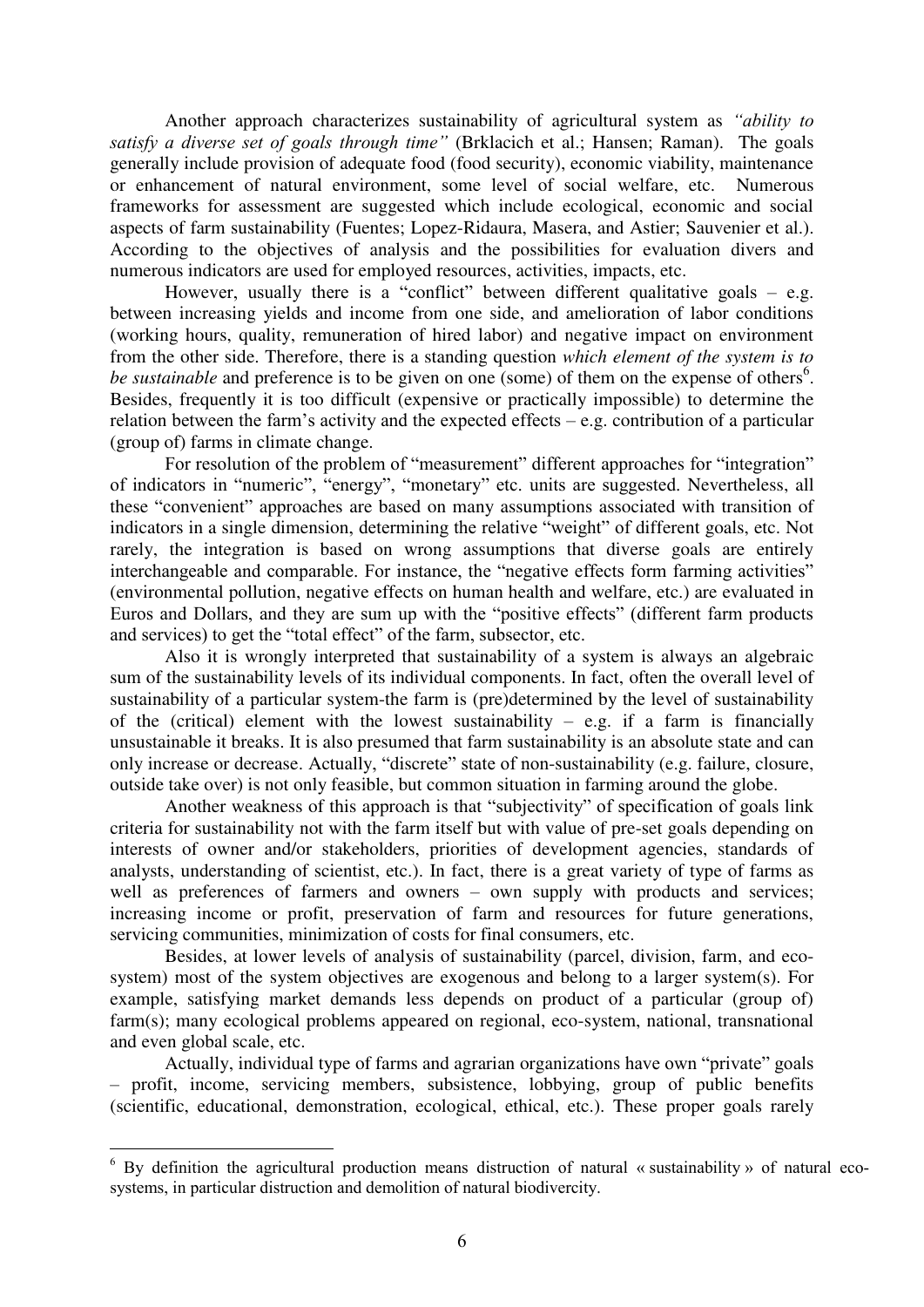coincide (and often are in conflict) with the goals of other systems (including with the system as a whole). At the same time, the extent of achieving these specific goals is a precondition (incentive, factor) for sustainability of diverse type organizations of agrarian agents (Bachev, 2004).

Furthermore, different type of farms (individual, family, cooperative, corporative) have quite different internal structure as goals of individual participants not always coincide with the goals of the entire farm. While in individual and family farm there exist "full" harmony (owner-farmer), in more complex farms (partnership, cooperative, corporation) often there is a conflict between individual and collective goals (division of ownership from farming and/or management). For instance, in Bulgaria and around the globe there are many highly sustainable organizations with changeable membership of individual agents (partners, cooperative members, shareholders, etc.).

Therefore, the following question is to be tackled: *sustainability for whom* (in the social system) – entrepreneurs and managers of the farm, working owners of the farm, farm households, outside shareholders, hired labor, interests groups, local communities, society as a whole.

Last but not least important, many of these approaches for understanding and assessing sustainability do not include essential "time" aspect. However, if the idea for continuation in time is missing, then these goals are something different from sustainability (Hansen). The assessment of sustainability of farm has to give idea about *future,* rather than identify past and present states (the achievement of specific goals in a particular moment of time). For example, the experience demonstrates that due to the bad management, inefficiency or market orientation of the cooperative and public farms many of their members leave, fail or set up more efficient (sustainable) private structures (Bachev, 2010). Simultaneously, many farms with low sustainability in the past are with increasing socio-economic and ecological sustainability as a result of the changes in the ownership, strategy, state policy and support etc.

Another approach interprets sustainability as an *"ability (potential) of the system to maintain or improve its functions"* (Hansen; Lopez-Ridaura, Masera and Astier; Mirovitskaya and Ascher; VanLoon et al*.*). Accordingly, initially main system attributes that influence sustainability are specified as: stability, resilience; survivability; productivity; quality of soil, water, and air; energy efficiency; wildlife habitat; self-sufficiency; quality of life; social justice, social acceptance, etc. After that, indicators for measurement of these attributes are identified and their time trends evaluated usual for 5-10 and more years. For instance, most often for productivity indicators such as yield, product quality, profit, income etc. are used. In Agricultural Economics are also widespread models for "integral productivity" of factors of production.

The advantage of this approach is that it links sustainability with the system itself and with its ability to function in future. It also gives an operational criterion for sustainability, which provides a basis for identifying constraints and evaluating various ways for its improvement. Besides, it is not complicated to quantitatively measure the indicators, their presentation as an index in time, and appropriate interpretation of sustainability level (decreasing, increasing, unchanged). Since trends represent an aggregate response to several determinant that eliminate the needs to devise complex (and less efficient) aggregation schemes for indicators.

Suggested methods however, have significant shortcomings, which are firstly related with wrong assumption that future state of the system can be approximated by the past trends. What is more, for newly established structures and farms without (long) history is impossible to apply that approach for assessing sustainability. However, in Bulgaria and most East European countries namely such structures dominate which emerged in the last 10-20 years.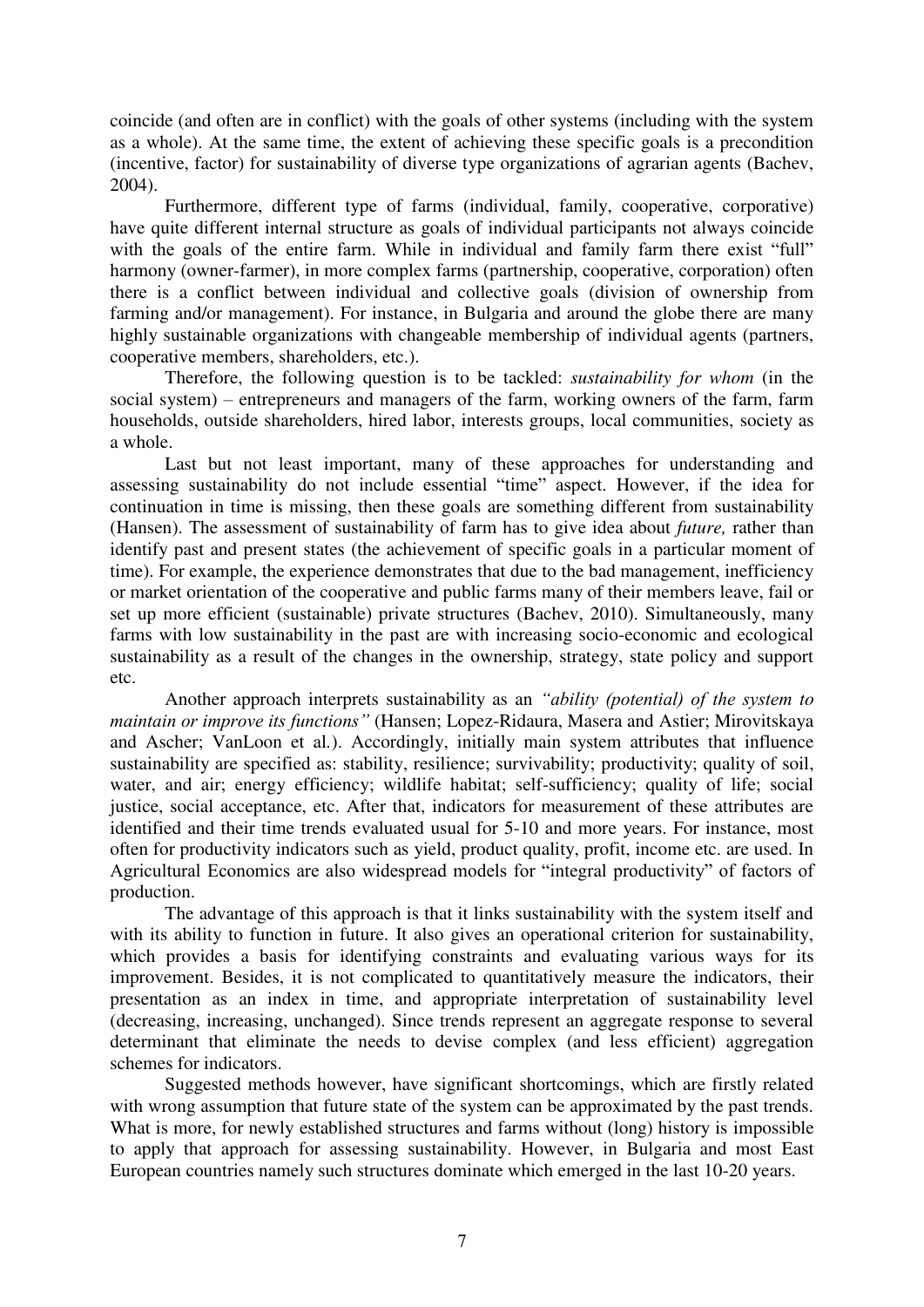Furthermore, the "negative" changes in certain indicators (yield, income, water and air quality, biodiversity, etc.) could be result of "normal" processes of operation of the farm and larger systems, part of which the farm is (e.g. fluctuation of market prices, natural cycles of climate, overall pollution as a result of industrial development, etc.) without being related with the evolution of sustainability of the evaluated farm. For instance, despite the environmentally friendly behavior of a particular farm, the ecological state of the farm could be worsen, if the needed "collective eco-actions" of all farms in the region are not undertaken.

In order to avoid above mentioned disadvantages, it is suggested to compare the farm indicators not in time, but with average levels of farms in the sub-sector, region etc. However, positive deviation from the averages not always gives a good indication for sustainability of farms, since there are many cases when all structures in a particular (sub)sectors and regions are unsustainable – dying sectors, uncompetitive productions, "polluting" environment subsectors, deserted regions, financial and economic crisis, etc. Also there are examples for entire agro-ecosystems, of which individual "sustainable" farms are part, are with diminishing sustainability or unsustainable as a result of negative externalities (on waters, soils, air) caused by farms in other regions and/or sectors of economy, competition for resources with other industries or uses (tourism, transport, residence construction, natural parks, etc.).

In addition, an essential problem of that approach is that it is frequently impossible to find a single measure for each attribute. The later necessitates some subjective "commensuratement" and prioritizing of multiple indicators, which is associated with already described difficulties of other approached for assessment.

That approach also ignores institutional and macroeconomic dimensions, unequal goals of different type of farms and organizations, and comparative advantages and complementarity of alternative governing structures (Bachev). Namely these factors are crucial when we talk about (assessment of) sustainability of micro-economic structures – individual and family farms, agro-firms, and agro-cooperatives.

Therefore, sustainability of individual type of farms cannot be properly understood and assessed without analyzing their comparative production and governance potential to maintain their diverse function in the specific socio-economic and natural environment in which they function (Bachev, 2004; Bachev and Peeters). For instance, the high efficiency and sustainability of small-scale holdings for part-time employment and subsistency in Bulgaria and East Europe cannot be properly evaluated outside of the analysis of the household and the rural economy. Similarly, the high efficiency of cooperative farms during the post-communist transition period is caused not by the superior comparative productivity comparing to family holdings, but on possibility to organize activities with a high dependence (specificity) for members in the conditions of great institutional and economic uncertainty<sup>7</sup> .

As a production and management unit, the sustainability of a particular farm will be determined both from its activity and managerial decisions (efficiency, ability for adaptation to evolving environment), *and* from the changes in the external environment (market crisis, public support, extreme climate). The later are able significantly improve or deteriorate sustainability of individual farms, independent of management decision of individual holdings. Example, direct subsidies from the EU have increased considerably the sustainability of many Bulgarian farms (Bachev at al.).

Finally, there exists no farm (individual, from a certain type) or any other system, which is sustainable "forever". Therefore, the assessment of the "sustainability" of the farm is

<sup>&</sup>lt;sup>7</sup> For evaluating the governance efficiency of the farms and agrarian organisations not always are appropriate quantitative indicators, but it is alos necessary a profound qualitative (structural) analisis (Bachev, 2004, 2011).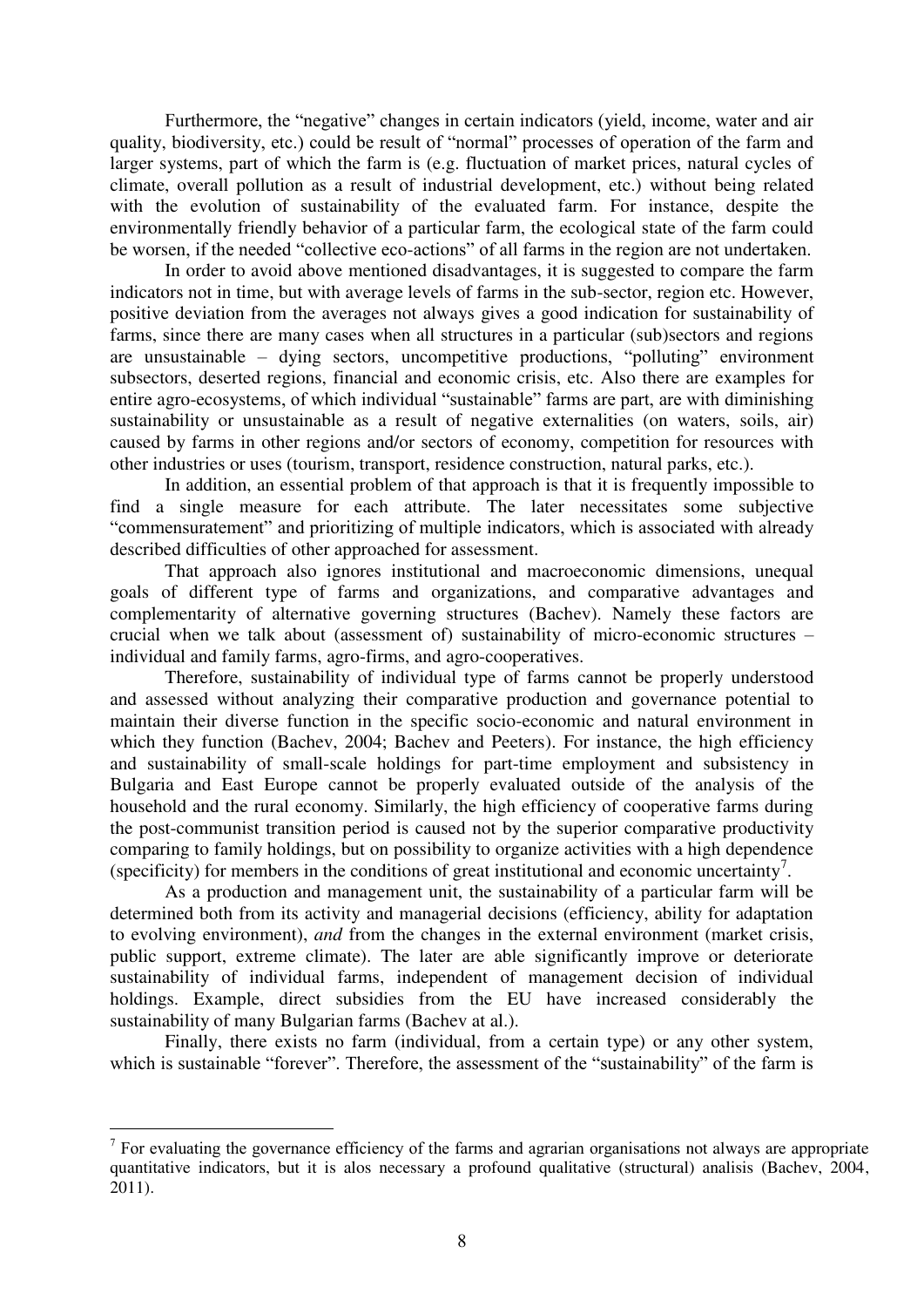also associated with the answer to the question *for how long – for what period of time* we are talking about.

Considering the constant evolution of the features and the concept of sustainability from one side, and the evolution of the agrarian system itself from the other side, sustainability is increasingly perceived " as a process of understanding of changes and adaptation to these changes" (Raman). According to that new understanding, the agrarian (and farm) sustainability is always specific in time, situation, and component, and characterizes the potential of agricultural systems to exist and evolve through adaptation to and incorporation of the changes in time and space. For example, in the current stage of development respecting the "rights" of farm livestock or "animal welfare" is a substantial attribute of farm sustainability.

Moreover, the incorporated internal dynamisms of the also implies an "end life" (there is no system which is sustainable forever) as a particular agrarian system is considered to be sustainable if it achieves (realizes) its "expected lifespan". For instance, if due to augmentation of income of farm households the number of subsistence and part-time farms is decreasing while agrarian resources and effectively transferred to other (larger) structures, this process should not be associated with a negative change in sustainability of farms in the region or subsector. On the other hand, if a particular farm is not able to adapt to dynamic economic, institutional and climate changes through adequate changes in technology, product, and organization, it is to be evaluated as low sustainable.

That characterization has to be "system-oriented" while system is to be clearly specified, including its time and spatial boundaries, components, functions, goals, and importance in the hierarchy. That implies taking into account the diverse functions of agricultural farms in the current stage of development, the type and efficiency of the farm, and its links (importance, dependency, complementarity) with sustainability (economy) of the households, the agrarian organizations, the region, the eco-system and the entire sectors (industry).

It has to reflect both the internal capability of the farm to function and adapt as well as the external impact of constantly evolving socio-economic and natural environment on the operation of individual farm. However, it is to be well distinguished the features of relatively independent systems  $-$  e.g. while the "satisfaction from farming activity" is an important social attribute of the farm sustainability, the modernization of social infrastructure and services on rural areas is merely a prerequisite (factor) for the long-term sustainability of the individual farm.

Furthermore, this approach is to allow a comparative analysis of diverse agricultural systems – e.g. farms of different type and kind in the country, farms in different countries, etc. We do not accept approaches, which associate comparability only with the "continues" (quantitative) rather than discrete property" of a system (Hansen ; Sauvenier et al.). In fact, there is no reason to believe that sustainability of an agricultural system could only increase or decrease. Discrete features ("sustainable"-"non-sustainable") are possible, and of importance for farm managers, interests groups, policy makers (Bachev).

Characterization of sustainability must also be predictive since it deals with future changes rather than the past and only the present. And finally, it should be diagnostic, and to *focus intervention* by identifying and prioritizing constraints, testing hypothesis, and permitting assessments in comprehensive way.

In addition, sustainability has to be a criterion for guiding changes in policies, and farming and consumption practice, agents' behavior, for focusing of research and development priorities, etc. In that sense, analysis of levels and factors of "historical" sustainability of farms ("achieved level of sustainability") in a region, subsector, other countries, etc. are extremely useful for the theory and practice. The assessments of past states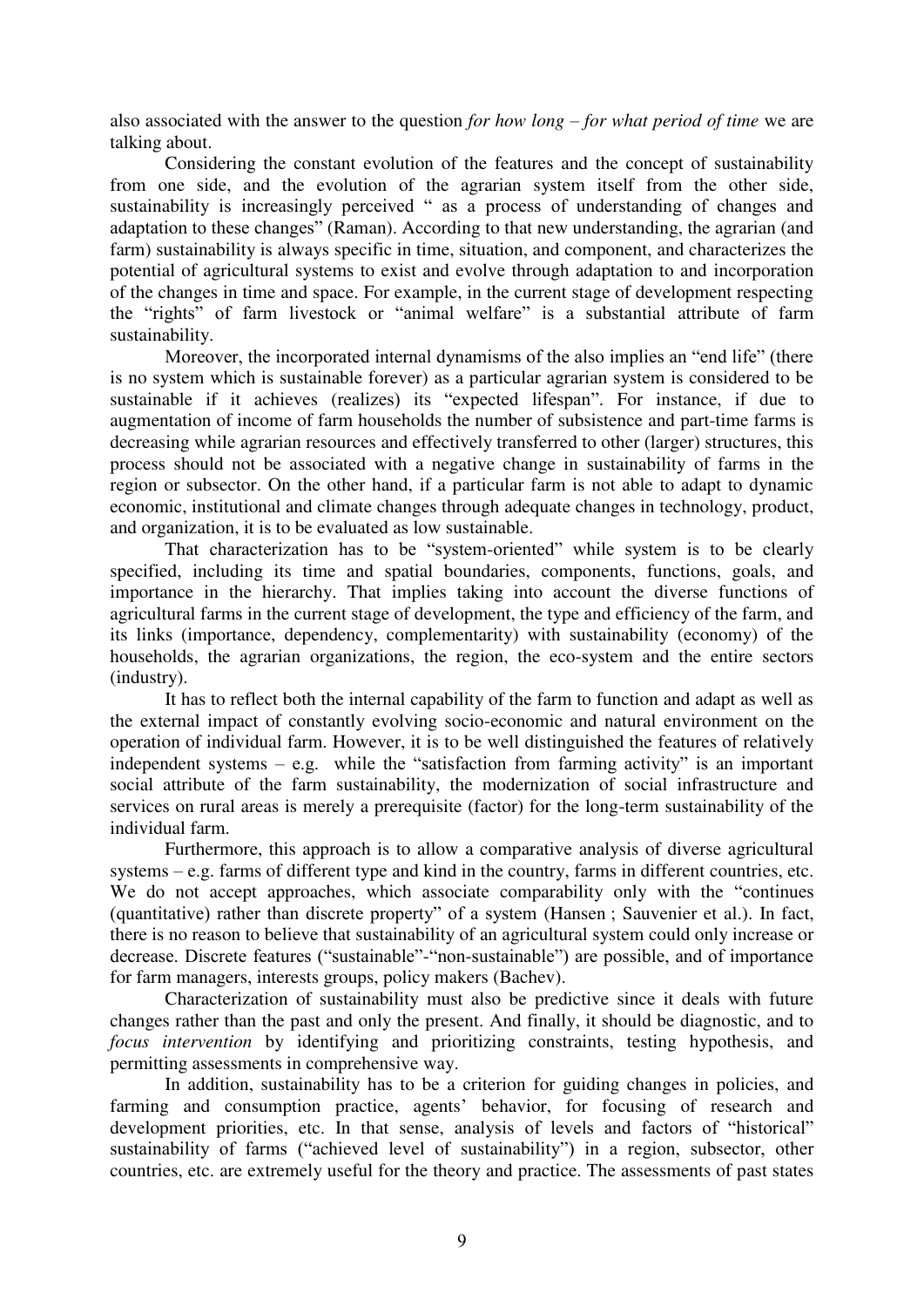help us both to precise the approach and the system of indicators as well as to identify critical factors and trends of sustainability level of farms. On the later base, efficient measures could be undertaken by the managers, state authority etc. for increasing current and future level through education, public support, innovation, restructuring, etc.

Finally, sustainability is to allow facile and rapid diagnostic, and possibility for intervention through identification and prioritizing of restrictions, testing hypothesis, and giving possibility for comprehensive assessments. The later suggests that it is easy to understand and practical to use by agents without evaluation to require huge costs (economic "justification" of undertaking assessment or increasing the precision).

According it is to be worked out a system of adequate principles, criteria, and indicators for assessing the individual aspects and the overall level of sustainability of farms in the specific conditions of each country, particular subsector, region, etc. Each of the elements of this hierarchical system is to meet certain conditions (criteria) like: discriminating power in time and space, analytical soundness, measurability, transparency, policy relevance, transferability for all type of farms, relevance to sustainability issue, etc. (Sauvenier et al.).

For instance, in Bulgaria like in many other countries there is no such "issue" nor institutional restrictions (norms) exists, and when assessing farm sustainability it is not important to include "contribution" to greenhouse gas emission of the livestock and machineries<sup>8</sup>. At the same time, the number of animals on unit of farmland is of critical importance since underutilization or over-exploitation of pastures as well as the mode of storing and utilization of manure is critical for sustainable exploitation of natural resources.

We think that definition of the sustainability of the farm has to be based on "literal" meaning of that term and perceived as a system characteristics and "ability to continue through time". It has to characterize the major aspects of the activity of a farm, which is to be *managerially sustainable*, and *economically sustainable*, and *ecologically sustainable*, and *social sustainable* (Figure 1).

Therefore, the farm sustainability characterized the ability (internal potential, incentives, comparative advantages, importance, efficiency) of a particular farm to maintain its governance, economic, ecological and social functions in a long-term.

 $8$  Despite the fact that they are a major source of emmissions (EEA).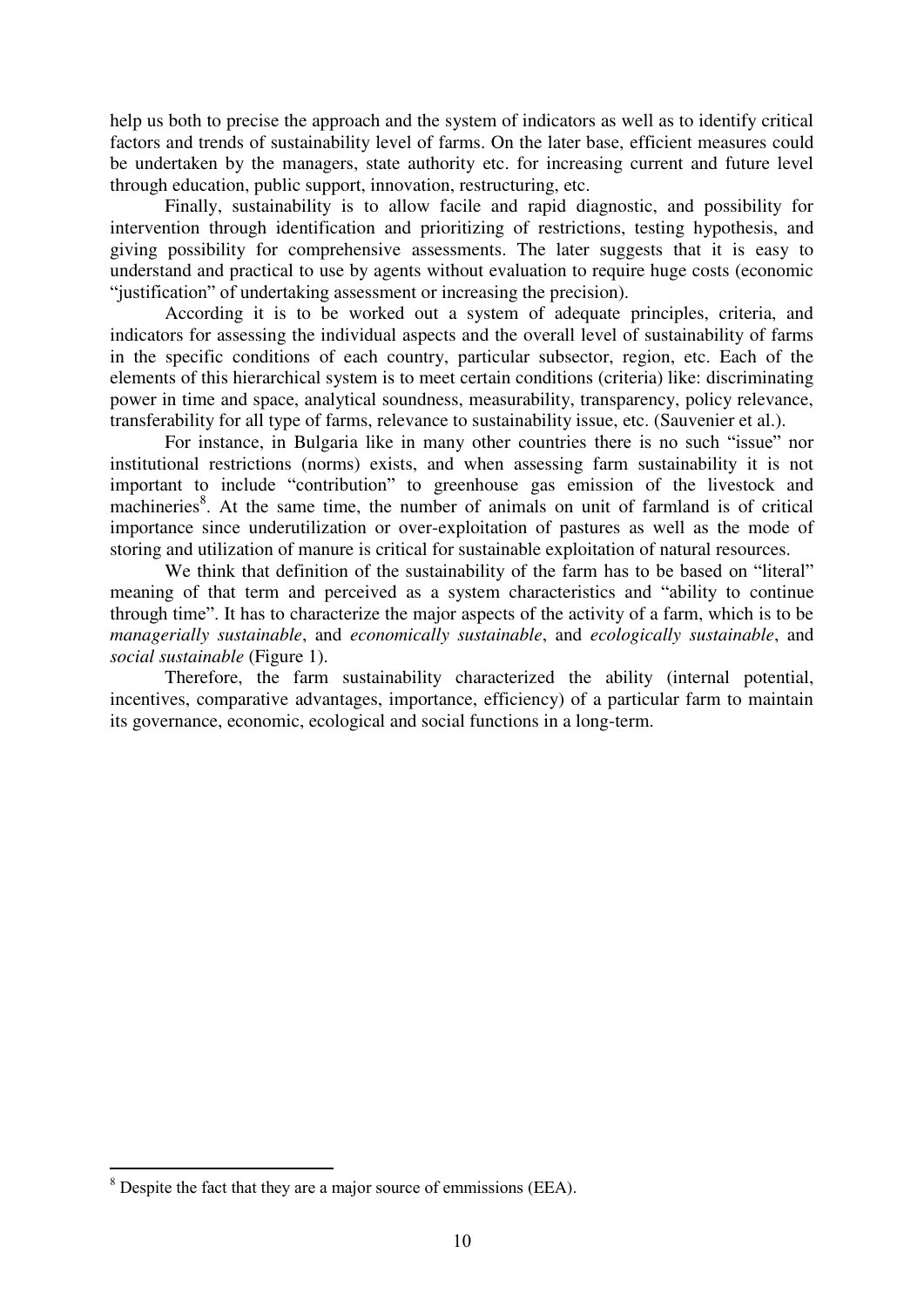# **Figure 1. Sustainability of Farm**



*Time (short-term, middle-term, long-term)* 

A farm is sustainable if:

- it has a good *governance efficiency –* that is to say it is a preferable for farmers (owners) form and has the same or greater potential for governing of activities and transactions comparing to other farms or economic organizations (Bachev 2004); *е с* р<br>!

- it is *economically viable* and efficient that is to say it allows acceptable economic return on used resources and financial stability of the enterprise;
- it is *socially responsible* in relation to farmers, labor, other agents, communities, consumers and society, that is to say it contributes toward improvement of welfare and living standards of the farmer and rural households, preservation of agrarian resources and traditions, and sustainable development of rural communities and the society as a whole;;
- it is *environmentally friendly*  that is to say its activity is also associated with conservation, recovery and improvement of the components of natural environment (lands, waters, biodiversity, atmosphere, climate, ecosystem) and the nature as a whole, animal welfare, etc.

Depending on the combination of all these dimensions the sustainability of a particular farm could be *high, good, insufficient* or the farm is *unsustainable*. For instance, the farm may have a high governance and economic sustainability and low ecological and social sustainability. However, in any case, the low or lack of sustainability of the farm in any of these aspects (pre)determines the overall level of farm sustainability – e.g. inferior governance efficiency means a low overall sustainability of farm.

The level of sustainability of the farm is to be evaluated in a *short-term* (programing period), *midterm* (current generation of farmers) and *long-term* (next generation) scale.

The assessment of the sustainability of the farms has to be always made in the specific socio-economic and ecological, rather than unrealistic (desirable, "normative", ideal) context. In that sense, the employment of any "Nirvana approach" for determining the criteria for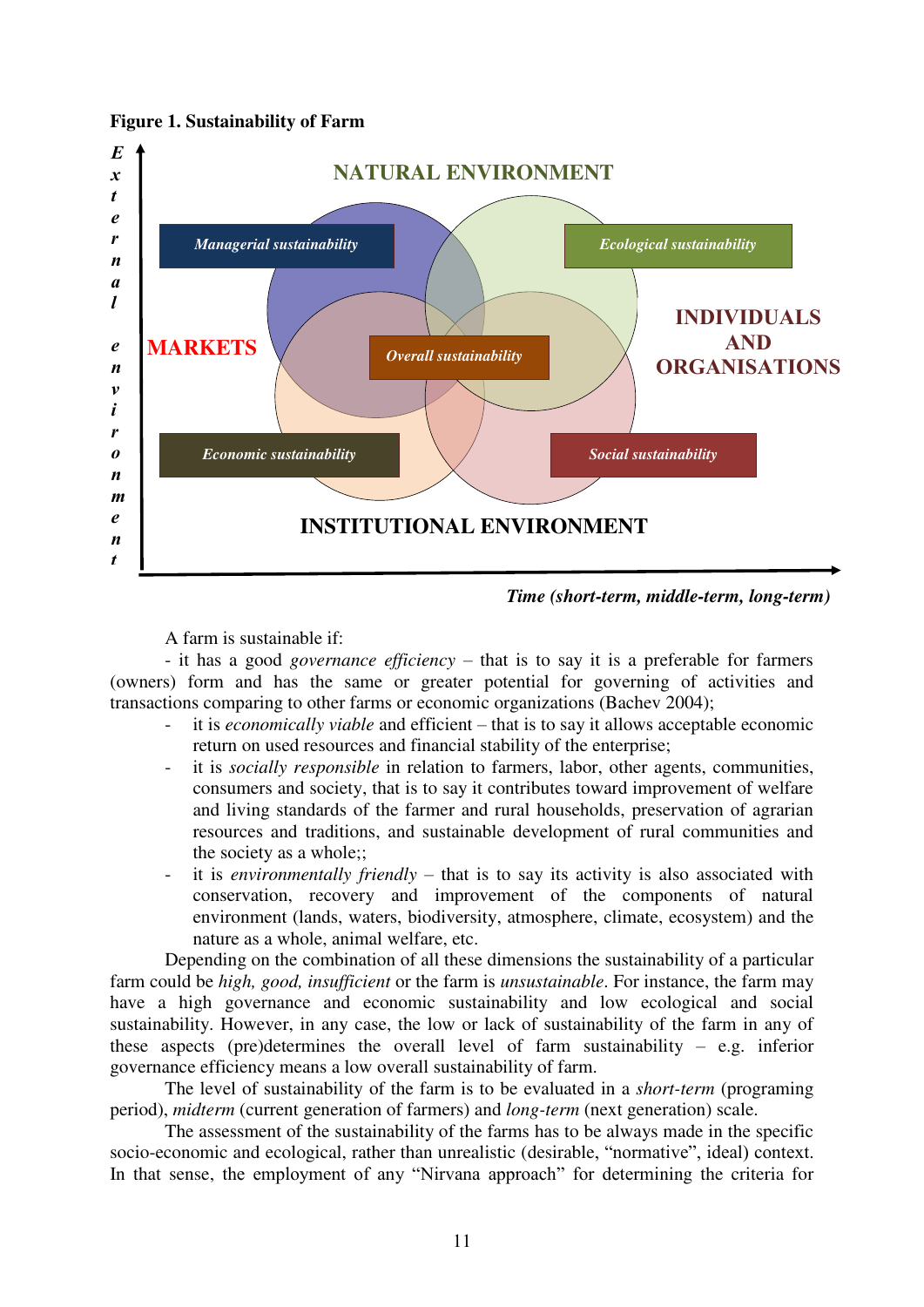sustainability (not related to the specific environment "scientific" norms of agro-techniques; model of farming in other regions or countries; assumptions of perfectly defined and enforced rights and restrictions; effectively working state administration; situation without missing markets and public intervention, etc.) is not correct.

Taking into account of the external socio-economic and natural factors let also identify major factors, which contribute to sustainability of a particular farm – competitiveness, adaptability, evolution of farmers and agrarian organizations, access to public programs, level of state support, institutional environment, extreme climate, plant and livestock diseases, etc.

In a long-term there exists no economic organization if it were not efficient otherwise it would be replaced by more efficient organization (Bachev 2004). Therefore, the problem of assessment of sustainability of farms is directly related to estimation of the level of governance, production and ecological efficiency of farms.

Next, it has to be estimated the potential of the farm for adaptation to the evolving market, economic, institutional, and natural environment through effective changes in governing forms, size, production structure, technologies and behavior. If the farm does not have potential to stay at or adapt to new more sustainable level(s) it will diminish its comparative efficiency and sustainability, and eventually would be either liquidated or transformed into another type of organization.

For instance, if a particular farm faces enormous difficulties meeting institutional norms and restrictions (new quality and environmental standards of EU; higher social norms; new demands of rural communities, etc.) and taking advantage from the institutional opportunities (access to public support programs); or it has serious problems supplying managerial capital (as it is in a one-person farm when an aged farmer does not have a successor), or supply of needed farmland (big demand for land from other entrepreneurs or for non-agricultural use), or funding activities (insufficient own finance, impossibility to sell equity or buy credit), or marketing output and services (changing demand for certain products or needs of cooperative members, strong competition with imported products); or it is not able to adapt to existing ecological challenges and risks (warning, extreme climate, soils acidification, water pollution, etc.), then it would not be sustainable despite the high historical or current efficiency. Therefore, *adaptability of farm* characterizes to a greater extend the farm sustainability and has to be used as a main criteria and indicator for its assessment<sup>9</sup>.

### **Conclusion**

 $\overline{a}$ 

Studying out the farm as a governance (rather than merely as a production) structure becomes a key for understanding the farm sustainability. Accordingly farm sustainability is to incorporate one new important dimension – the governance efficiency and adaptability. In order to access sustainability level of different farms it is necessary to include that new criteria and appropriate indicators for its measurement and analysis. The later would require a new type of microeconomic data on agent's preferences, transaction costs, institutional environment, etc. In a next publication we will suggest such a framework for assessing farm sustainability. The final goal is not only better define farm sustainability but develop an efficient and practically usable framework for assessing sustainability level of different type of farms.

<sup>9</sup> Our suggestion to use adaptability as a criteria and indicator for sustainability has been already incorporated in the holistic System for Assessing Sustainability of Sgriculture Systems in Belgium (Sauvenier et al.).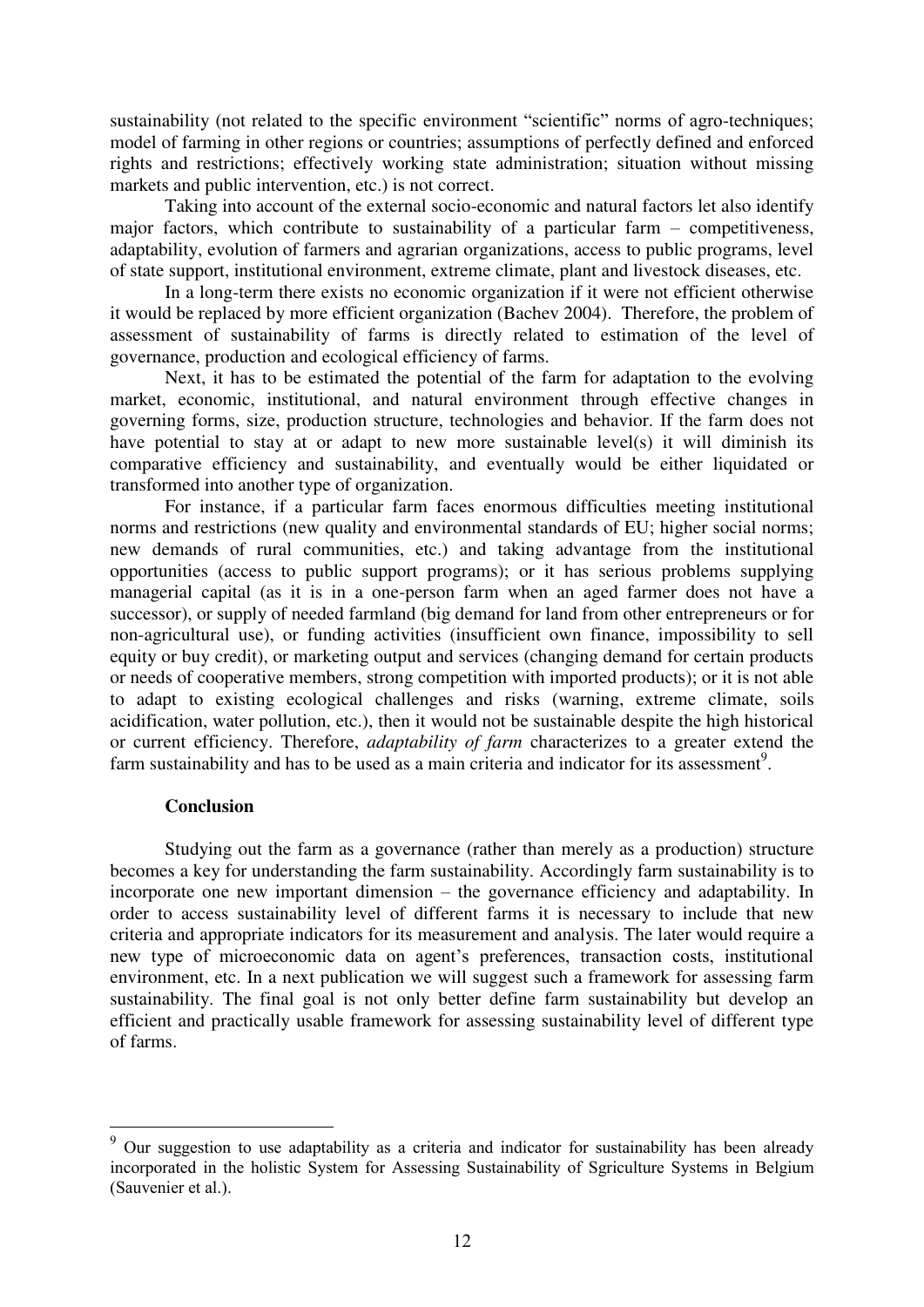#### **References:**

- [Andreoli](http://www.sciencedirect.com/science/article/pii/S0167880999000912) M. and [V Tellarini](http://www.sciencedirect.com/science/article/pii/S0167880999000912) (2000): Farm sustainability evaluation: methodology and practice, [Agriculture, Ecosystems & Environment](http://www.sciencedirect.com/science/journal/01678809)**,** [Volume 77, Issues 1](http://www.sciencedirect.com/science/journal/01678809/77/1)–2, 43–52.
- Bachev H. (2005): Assessment of Sustainability of Bulgarian Farms, proceddings, XIth Congress of the European Association of Agricultural Economists, Copenhagen.
- Bachev H. (2004): Efficiency of Agrarian Organizations, in Farm Management and Rural Planning No 5, Kyushu University, Fukuoka, 135-150.
- Bachev H. (2010): Governance of Agrarian Sustainability, New York: Nova Science Publishers.
- Bachev H. (2011): Needs, Modes and Efficiency of Economic Organizations and Public Interventions in Agriculture, Review of Economics & Finance, 3, 89-103.
- Bachev H. (2013): Risk Management in Agri-food Sector, Contemporary Economics, Vol. 7 (1), 45-62.
- Bachev H. and A.Peeters (2005): Framework for Assessing Sustainability of Farms, in Farm Management and Rural Planning No 6, Kyushu University, Fukuoka, 221-239.
- Bachev H., N.Koteva and M.Mladenova (2014): The Effects Of Implementing European Policies In Agricultiral Holdings In The Republic Of Bulgaria, Vol.4, 1, 90-106.
- [Bastianoni](http://www.sciencedirect.com/science/article/pii/S0959652600000792) S, [N. Marchettini, M. Panzieri, E. Tiezzi](http://www.sciencedirect.com/science/article/pii/S0959652600000792) (2001): Sustainability assessment of a farm in the Chianti area (Italy), [Journal of Cleaner Production,](http://www.sciencedirect.com/science/journal/09596526) [Volume 9, Issue 4,](http://www.sciencedirect.com/science/journal/09596526/9/4) 365–373.
- Brklacich M.,Bryant C. and B.Smith (1991): Review and appraisal of concept of sustainable food production systems, Environmental Management, 15(1): 1-14.
- EC (2001): A Framework for Indicators for the Economic and Social Dimensions of Sustainable Agriculture and Rural Development, European Commission.
- Edwards C.,R.Lal, P.Madden, R.Miller and G.House (editors), (1990): Sustainable Agricultural Systems, Soil and Water Conservation Society, Iowa.
- FAO (2013): SAFA. Sustainability Assessment of Food and Agriculture systems indicators, FAO.
- Fuentes M. (2004): Farms Management Indicators Related to the Policy Dimension in the European Union, OECD Expert Meeting on Farm Management Indicators and the Environment, 8-12 March 2004, New Zealand
- Häni F., L. Pintér and H.. Herren (2006): Sustainable Agriculture. From Common Principles to Common Practice, Proceedings of the first Symposium of the International Forum on Assessing Sustainability in Agriculture (INFASA), March 16, 2006, Bern, Switzerland.
- Hansen J. (1996): Is Agricultural Sustainability a Useful Concept, Agricultural Systems 50: 117-143.
- Hayati D. Z. Ranjbar, and E. Karami (2010): Measuring Agricultural Sustainability, in E. Lichtfouse (ed.), *Biodiversity, Biofuels, Agroforestry and Conservation Agriculture*, 73, Sustainable Agriculture Reviews 5, Springer Science+Business Media B.V., 73- 100.
- Hendricks ·N. (2010): The Effect of Green Payments on the Diffusion of Conservation [Technologies,](https://www.researchgate.net/publication/254384150_The_Effect_of_Green_Payments_on_the_Diffusion_of_Conservation_Technologies?ev=auth_pub)

https://www.researchgate.net/publication/254384150 The Effect of Green Payment s\_on\_the\_Diffusion\_of\_Conservation\_Technologies

Ikerd J. ( ): On Defining Sustainable Agriculture, SARE.

<http://www.sustainable-ag.ncsu.edu/onsustaibableag.htm>

Lowrance R., P, Hendrix, and E. Odum (2015): A hierarchical approach to sustainable agriculture, American Journal of Alternative Agriculture